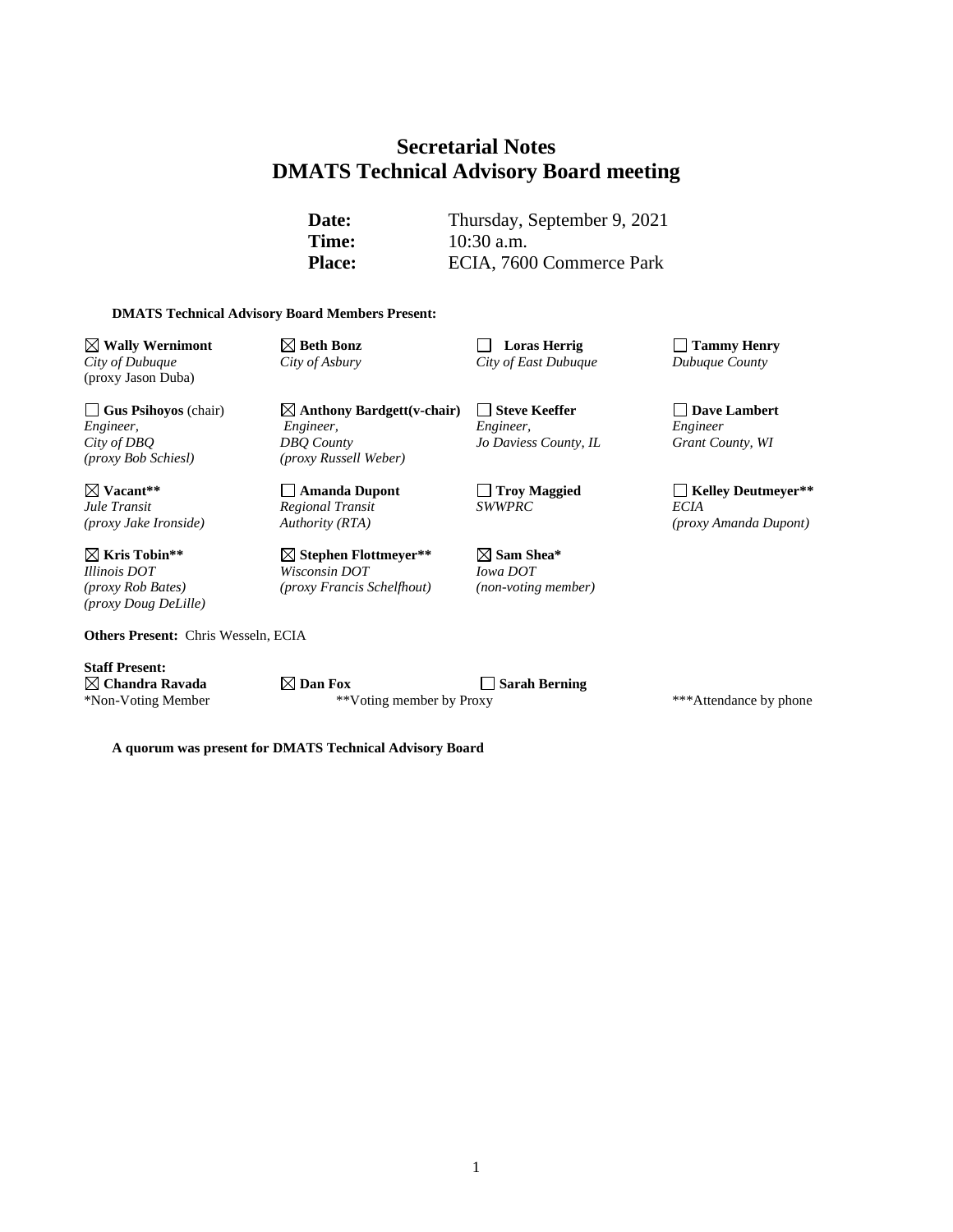## **Call to Order**

The DMATS Technical Advisory Board meeting was called to order by DMATS Technical Advisory Board Vice-Chair, Anthony Bardgett.

## **Review/Approve the Agenda for the Thursday, September 9, 2021 DMATS Technical Advisory Board meeting**

Motion by Wernimont, second by Bonz to approve the agenda for the Thursday, September 9, 2021, DMATS Technical Advisory Board meeting. The motion passed unanimously.

#### **Review/Approve the minutes and receive and file the secretarial notes from the Thursday August 12, 2021 meeting**

Motion by Bonz, second by Wernimont to approve the minutes and receive and file the secretarial notes from the Thursday August 12, 2021 DMATS Technical Advisory Board meeting. The motion passed unanimously.

## **Review/Recommend DMATS LRTP 2050 Draft Public Participation Chapter 5**

Fox referred to the draft DMATS 2050 Long Range Transportation Plan (LRTP) Public Participation chapter handout explaining how the chapter describes the public input process staff followed during the development of the plan and the chapter also includes public input staff has collected during the public input process. Fox explained to the board that due to COVID-19 the public input process looked a little different this year. Staff attended some in-person and zoom meetings. Staff held two public input meetings via zoom.

Motion by Wernimont, second by Bonz to recommend to the DMATS Policy Board the DMATS LRTP 2050 Draft Public Participation Chapter 5. The motion passed unanimously.

## **Review/Recommend DMATS LRTP 2050 Draft Freight Chapter 7**

Fox started by letting the board know that the LRTP chapters have been reorganized so that the content flows and reads better.

Fox stated the goals of the freight chapter are to provide an assessment of existing and future freight transportation in the region, establish vision, goals, and performance measures for the region's freight system, and recommend future freight activities for the region. Fox stated the information in this chapter has been pulled from the eight-county freight plan and the ECIA port expansion study.

Motion by Bonz, second by Wernimont to recommend to the DMATS Policy Board the DMTS LRTP 2050 Draft Freight Chapter 7. The motion passed unanimously.